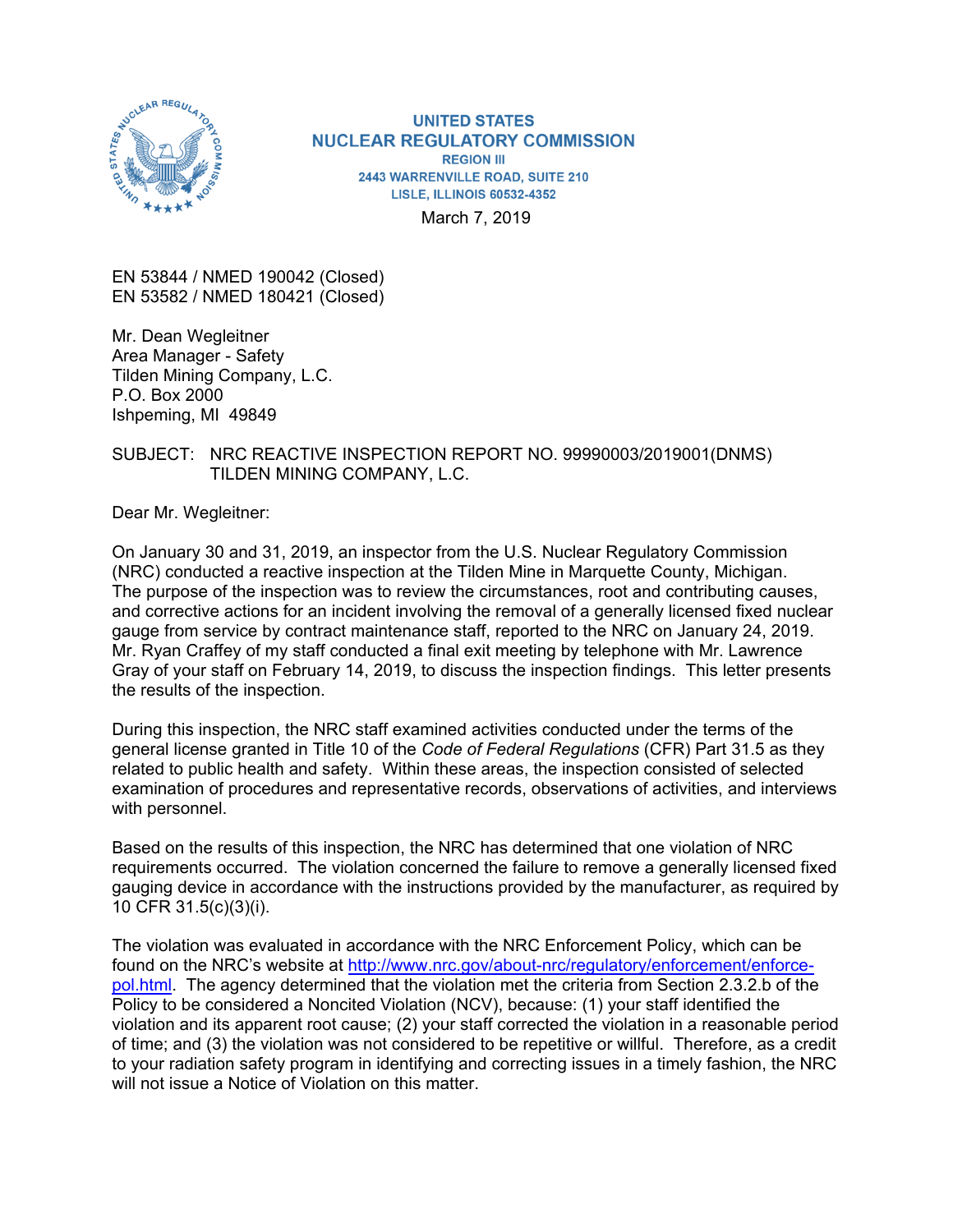The inspector agreed with your staff's assessment that the root cause of the violation was the lack of awareness that the equipment removed from service was a fixed nuclear gauge. As corrective actions, by the time of the onsite inspection, your staff had already performed a root cause determination and exposure assessment of the incident, installed additional signage on the device in question, checked all other density scales in the balling mill for proper signage, and sent a safety notice to all mine staff summarizing the incident with pictures and relevant procedures for source holder removal and reinstallation. Following the inspection, your staff also developed plans to revise work order templates and to install additional equipment so that all density scales in the balling mill would be locked out during major outages to provide additional visual indication that source holders are not to be removed from service unless specifically authorized.

The NRC has concluded that information regarding the reason for the violation, the corrective actions taken and planned to correct the violation and prevent recurrence, and the date when full compliance was or will be achieved is already adequately addressed on the docket in this letter. Therefore, you are not required to respond to this letter unless the description herein does not accurately reflect your corrective actions or your position. In that case, or if you contest the violation of significance of this NCV, you should provide a response within 30 days of the date of this letter, with the basis for your denial, to the U.S. Nuclear Regulatory Commission, ATTN: Document Control Desk, Washington, DC 20555-0001 with copies to: (1) the Regional Administrator, Region III; and (2) the Director, Office of Enforcement.

In accordance with 10 CFR 2.390 of the NRC's "Rules of Practice," a copy of this letter, its enclosure, and any response you provide will be made available electronically for public inspection in the NRC's Public Document Room or from the NRC's Agencywide Documents Access and Management System (ADAMS), accessible from the NRC's website at http://www.nrc.gov/reading-rm/adams.html. To the extent possible, any response should not include any personal privacy, proprietary, or security-related information so that it can be made publicly available without redaction.

Please feel free to contact Mr. Craffey if you have any questions regarding this inspection. Mr. Craffey can be reached at 630-829-9655.

Sincerely,

*/RA/*

Aaron T. McCraw, Chief Materials Inspection Branch Division of Nuclear Materials Safety

Docket No. 999-90003 General License per 10 CFR 31.5

Enclosure: IR 99990003/2019001(DNMS)

cc w/encl: Lawrence Gray, Radiation Safety Officer State of Michigan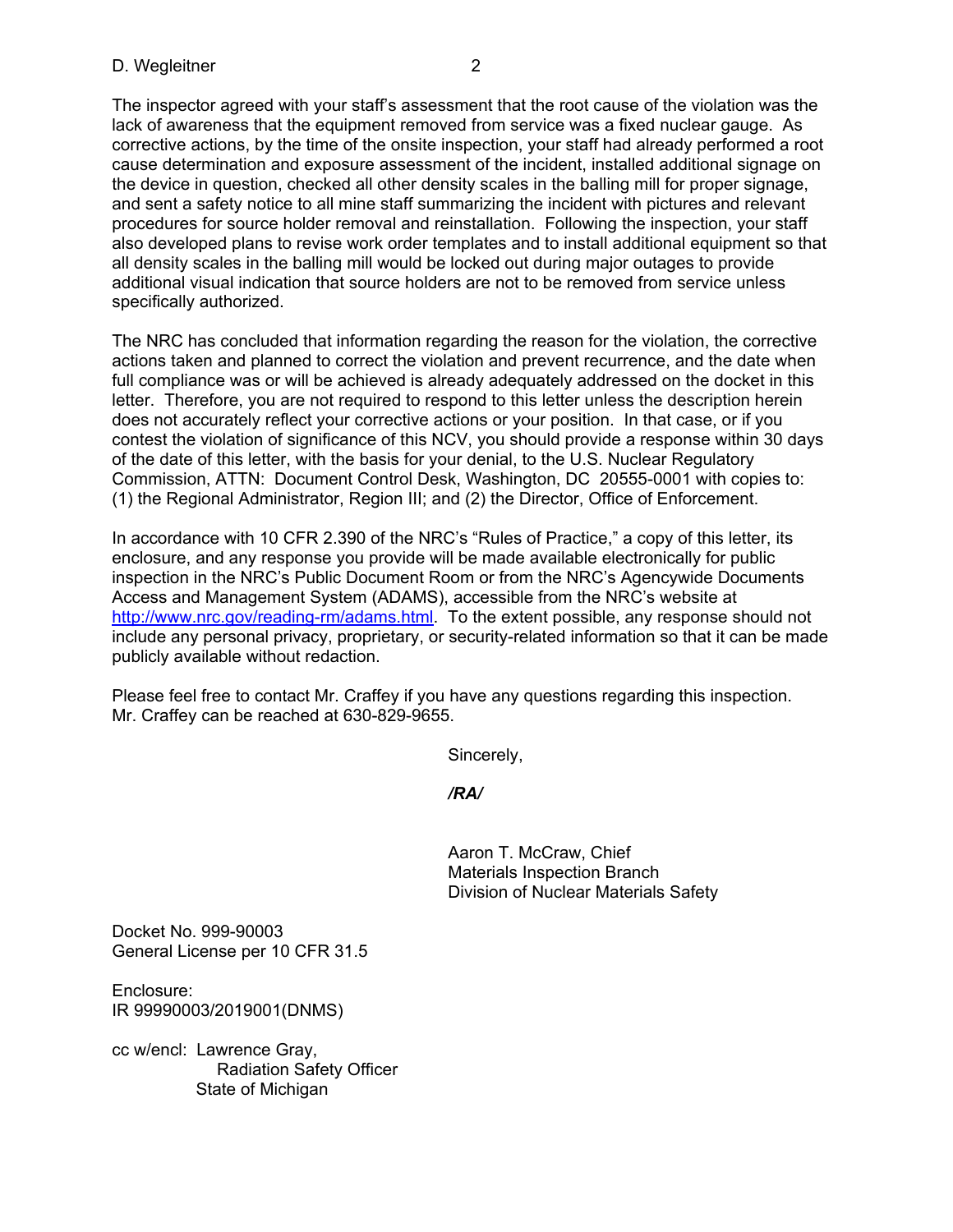# D. Wegleitner 2

Letter to Mr. Dean Wegleitner from Aaron McCraw, dated March 7, 2019.

## SUBJECT: NRC REACTIVE INSPECTION REPORT NO. 99990003/2019001(DNMS) TILDEN MINING COMPANY, L.C.

DISTRIBUTION w/encl: Darrell Roberts John Giessner Mohammed Shuaibi David Pelton Christine Lipa Jamnes Cameron Kenneth Lambert Paul Pelke MIB Inspectors

## **ADAMS Accession Number: ML19070A160**

| OFFICE      | <b>RIII-DNMS</b>         | $\sim$<br>ັ | <b>RIII-DNMS</b> | ◡ |  |  |
|-------------|--------------------------|-------------|------------------|---|--|--|
| <b>NAME</b> | RCraffev:cl<br>via email |             | AMcCraw          |   |  |  |
| <b>DATE</b> | 3/1/2019                 |             | 3/7/2019         |   |  |  |

**OFFICIAL RECORD COPY**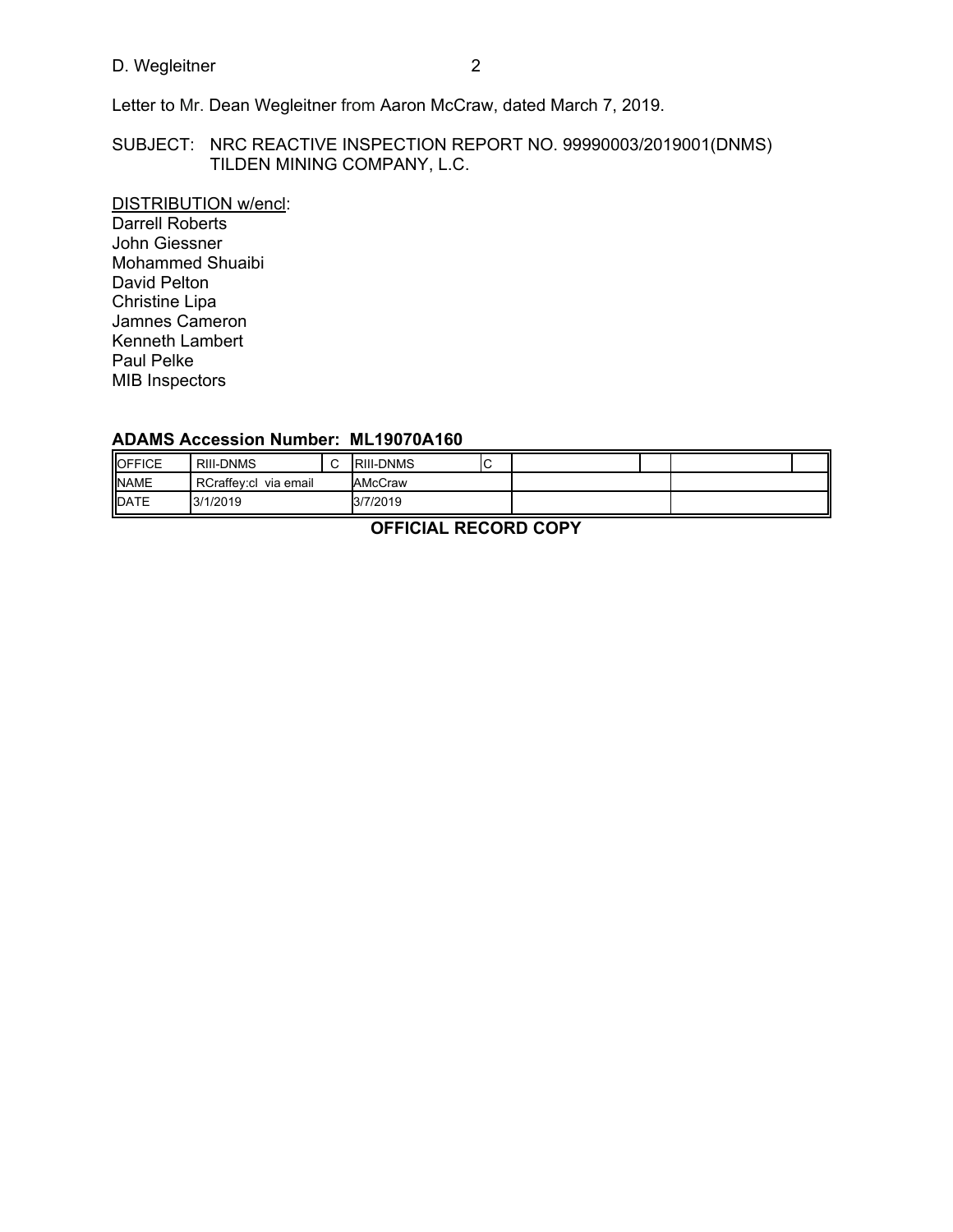## **U.S. Nuclear Regulatory Commission Region III**

| Docket No.                | 999-90003                                                                                            |  |  |  |  |
|---------------------------|------------------------------------------------------------------------------------------------------|--|--|--|--|
| License No.               | General License per 10 CFR 31.5                                                                      |  |  |  |  |
| Report No.                | 99990003/2019001(DNMS)                                                                               |  |  |  |  |
| EN No. / NMED No.         | 53844 / 190042 (Closed)<br>53582 / 180421 (Closed)                                                   |  |  |  |  |
| Licensee:                 | Tilden Mining Company, L.C.                                                                          |  |  |  |  |
| Facility:                 | <b>Tilden Mine</b><br>Marquette County, Michigan                                                     |  |  |  |  |
| <b>Inspection Dates:</b>  | January 30 and 31, 2019                                                                              |  |  |  |  |
| <b>Exit Meeting Date:</b> | February 14, 2019                                                                                    |  |  |  |  |
| Inspector:                | Ryan Craffey, Health Physicist                                                                       |  |  |  |  |
| Approved By:              | Aaron T. McCraw, Chief<br><b>Materials Inspection Branch</b><br>Division of Nuclear Materials Safety |  |  |  |  |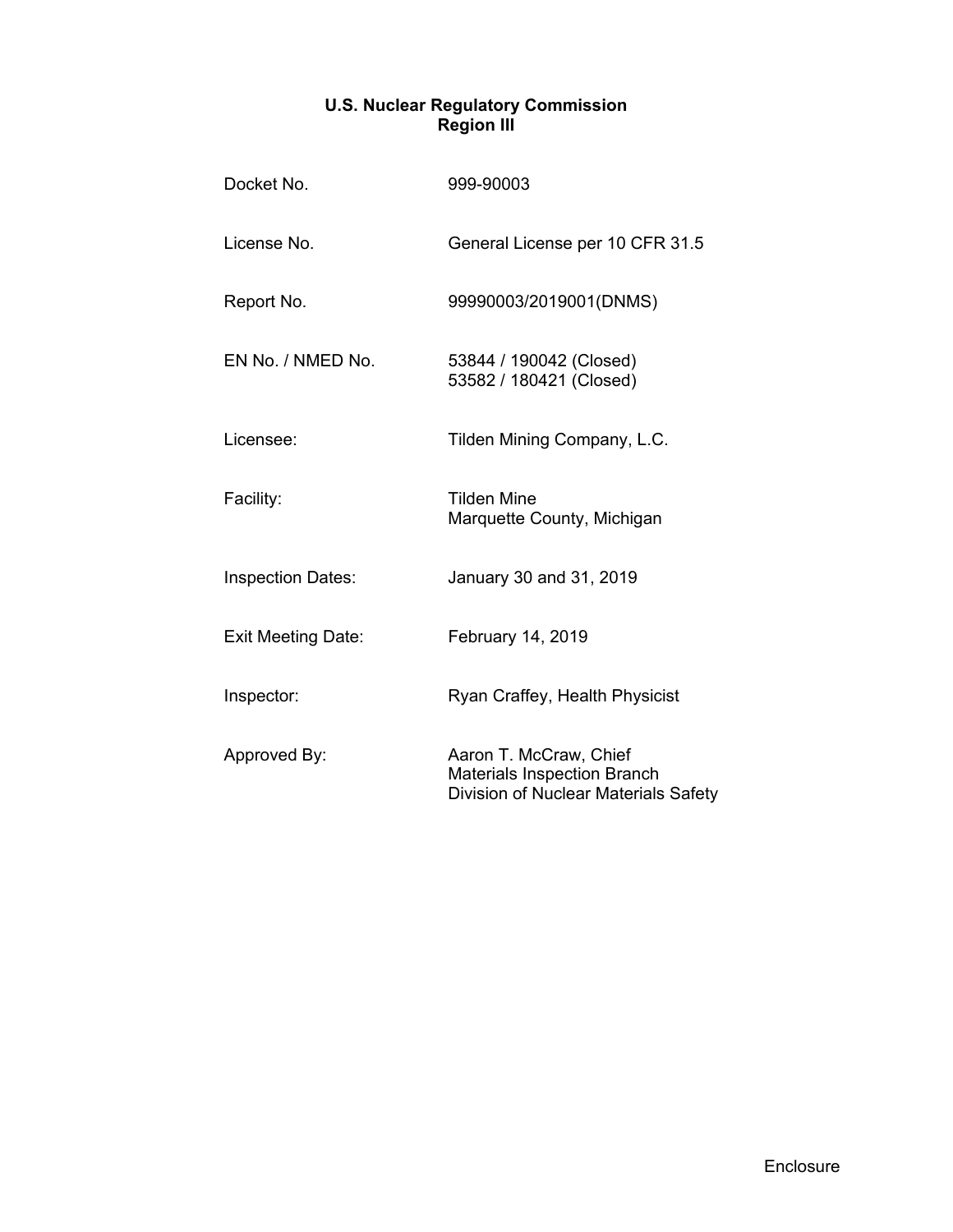## **EXECUTIVE SUMMARY**

### **Tilden Mining Company, L.C. NRC Inspection Report 99990003/2019001(DNMS)**

This was an announced reactive inspection, conducted on January 30 and 31, 2019, to review the circumstances surrounding an incident at the Tilden Mine in Marquette County, Michigan, involving the removal of a generally licensed fixed nuclear gauge from service by contract maintenance staff. The incident was reported by Tilden Mining Company, L.C. to the U.S. Nuclear Regulatory Commission (NRC) on January 24, 2019.

As a result of the inspection, the NRC noted one violation of Title 10 of the *Code of Federal Regulations* 31.5(c)(3)(i) for the failure to remove a generally licensed fixed gauging device in accordance with the instructions provided by the manufacturer. The agency determined that the violation met the criteria from Section 2.3.2.b of the NRC's Enforcement Policy to be considered a Noncited Violation.

The circumstances surrounding this incident, as well as a discussion of root causes, contributing factors, and the licensee's corrective actions, are discussed in more detail in the following report.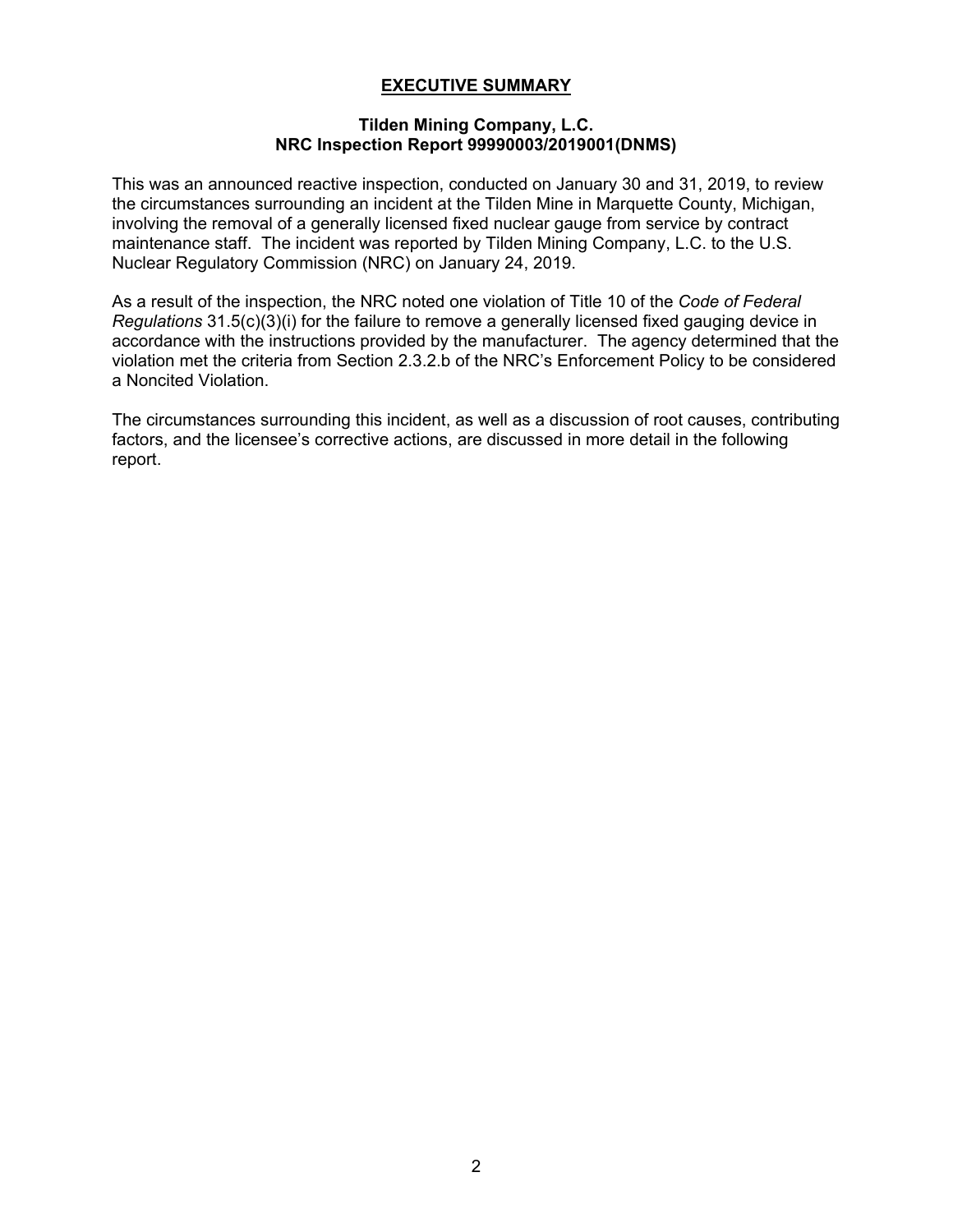## **Report Details**

## **1 Program Overview and Inspection History**

Tilden Mining Company, L.C. (the licensee) was authorized under NRC Materials License No. 21-26748-01 to use fixed gauging devices and materials analyzers containing radioactive material at the Tilden Mine in Marquette County, Michigan. The licensee possessed additional fixed gauging devices under the terms of a general license granted by Title 10 of the *Code of Federal Regulations* (CFR) Part 31.5.

The NRC last conducted an inspection of the licensee on August 22, 2018. One Severity Level IV violation of 10 CFR 30.50(b)(2) was identified during this routine inspection for failure to notify the NRC of a reportable event within 24 hours of discovery.

## **2 Sequence of Events and Licensee Response**

### 2.1 Inspection Scope

The inspector toured the mine's pellet plant, where the incident occurred; interviewed licensee and contract maintenance staff; and reviewed a selection of records to obtain a detailed understanding of the circumstances surrounding the incident and to evaluate the licensee's response.

### 2.2 Observations and Findings

### A. Sequence of Events Leading up to the Incident

On or around January 13, 2019, the licensee began a scheduled three-week maintenance outage at the mine. As part of this outage, the licensee hired a mechanical contractor, Industrial Maintenance Services, Inc. (IMS), based in Escanaba, Michigan, to perform work on conveyor belts in the mine's pellet plant. One IMS employee and his supervisor were primarily responsible for this work. The former had approximately four years of outage experience at the mine, along with prior nuclear power plant experience; the latter had around twelve years of outage experience at the mine. Both were generally aware of the presence of fixed nuclear gauges on the premises, and understood that these devices should only be handled by trained mine staff. Neither had received any specific training in fixed gauge use or maintenance from their employer or from the mine, as none was necessary given their expected duties.

On the evening of January 18, 2019, IMS staff began their assigned work on conveyor 23 of balling line 10 (i.e. conveyor 23-10), which included refurbishing the head pulley and replacing the belt. Following the work order for pulley maintenance, they removed the head pulley and slid it onto the belt of conveyor 24-10, which was perpendicular to and directly below conveyor 23-10. With the pulley removed, the staff attempted to then replace the belt, but soon realized that the head pulley would interfere with this task. The work order for belt replacement did not provide any specific guidance on the matter, so the staff decided to slide the head pulley further up the belt of conveyor 24-10 to make room for the new belt.

Before doing so, the contractor's staff noticed that the pulley might make contact with a piece of equipment mounted further up conveyor 24-10. As a precautionary measure, the staff unbolted the square frame on which this equipment was installed, and placed it upside-down on an adjacent platform, directly underneath conveyor 21-10 which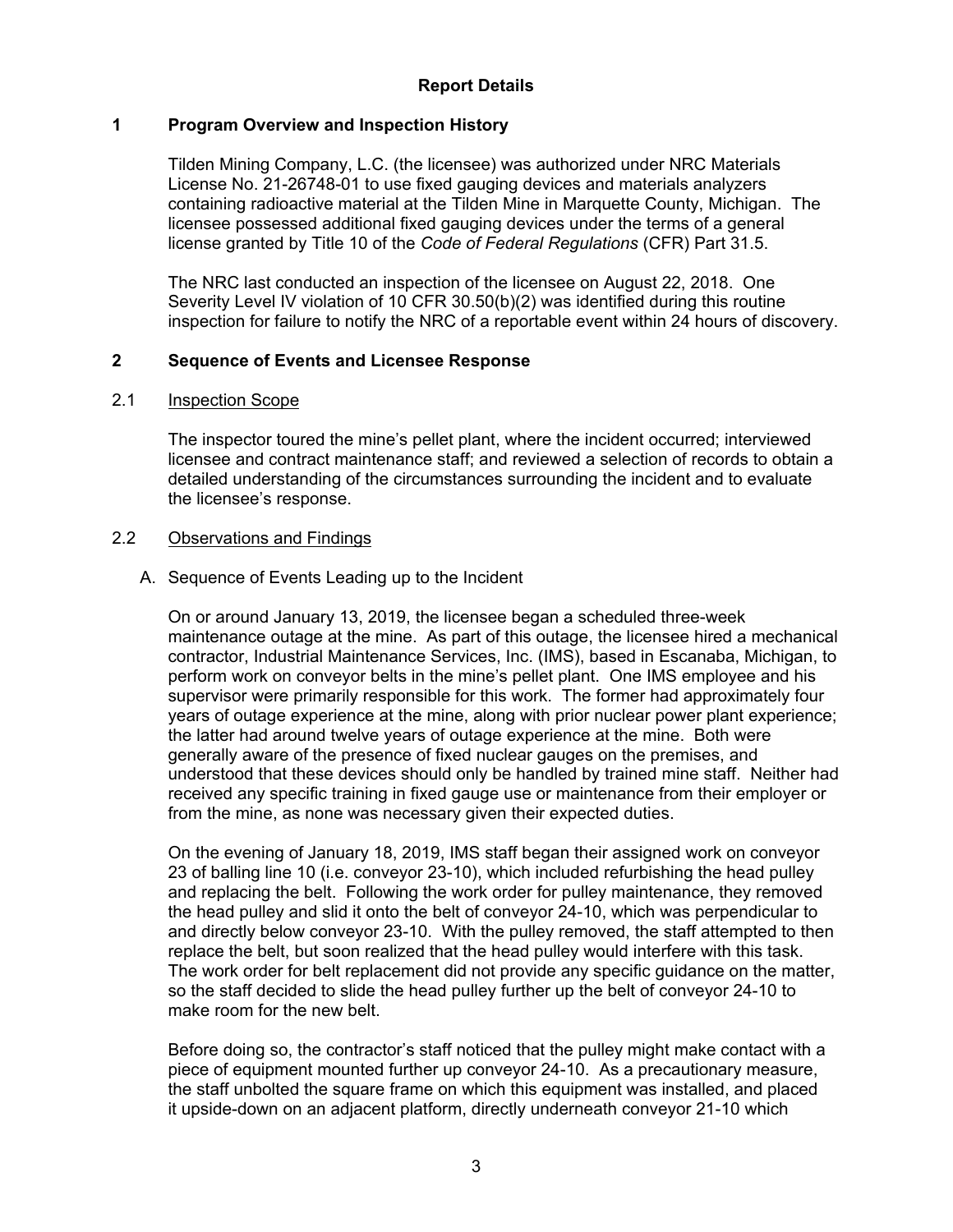ran parallel to 24-10. The staff did not realize at the time that this equipment was a Ronan Engineering Company RLL-1 source holder containing approximately 0.45 millicuries of cesium-137. The staff were familiar with signage that would have indicated the presence of radioactive material, but did not recall seeing any from their vantage point while working on conveyor 23-10.

The licensee later identified that the removal from service of the RLL-1 source holder was contrary to the manufacturer's instructions and represented a violation of NRC requirements, as described in Section 3.2.A of this report.

#### B. Licensee's Response to the Incident

Around 1:00 am on January 21, an electrical repairman for the mine received a work order to perform calibrations on the balling lines' conveyor density scales, which consisted of Ronan RLL-1 source holders mounted above each monitored conveyor with accompanying detectors mounted directly below, underneath the belt. The repairman noted unusual readings on the scale for conveyor 24-10, and entered the plant to investigate.

The repairman approached conveyor 24-10 from the end opposite of conveyor 23-10. He could see a "Caution Radioactive Materials" sign posted on a platform directly above where the density scale for conveyor 24-10 had been installed; however, he did not see the source holder or its frame, as it was obscured from his vantage point by the conveyor itself. Assuming that the source holder had been removed by mine staff and placed in secure storage, the repairman left the area without completing the work order.

In the early hours of January 22, the repairman attempted again to complete the work order for density scale calibration, but after returning to the plant and finding that the source holder was still not present, he left without completing the work order for a second time.

In the afternoon of January 23, the repairman contacted the mine's electrical supervisor and inquired about the status of work on the density scales, as it was impeding his completion of the calibration work order. The supervisor was not aware of any other work on the scales, so both returned to the plant to investigate. Finding no source holders in secure storage, the two walked down conveyor 24-10, and discovered the RLL-1 source holder lying under conveyor 21-10 at approximately 3:00 pm.

The repairman immediately removed the shipping cover (a lead bar affixed to a mounting plate) from the back of the source holder and installed it on the holder's beam port, which was pointing towards the ceiling at the time of discovery. The supervisor contacted another electrical repairman to request a survey meter and locking chain. The second repairman responded to the area, conducted surveys to confirm that the beam was successfully shielded, and assisted the other two mine staff in moving the source holder and securing it with the locking chain to a beam supporting conveyor 21-10. The supervisor then noticed the IMS staff still working on conveyor 23-10, discussed the situation with them, and reiterated the licensee's expectations regarding the handling of fixed nuclear gauges.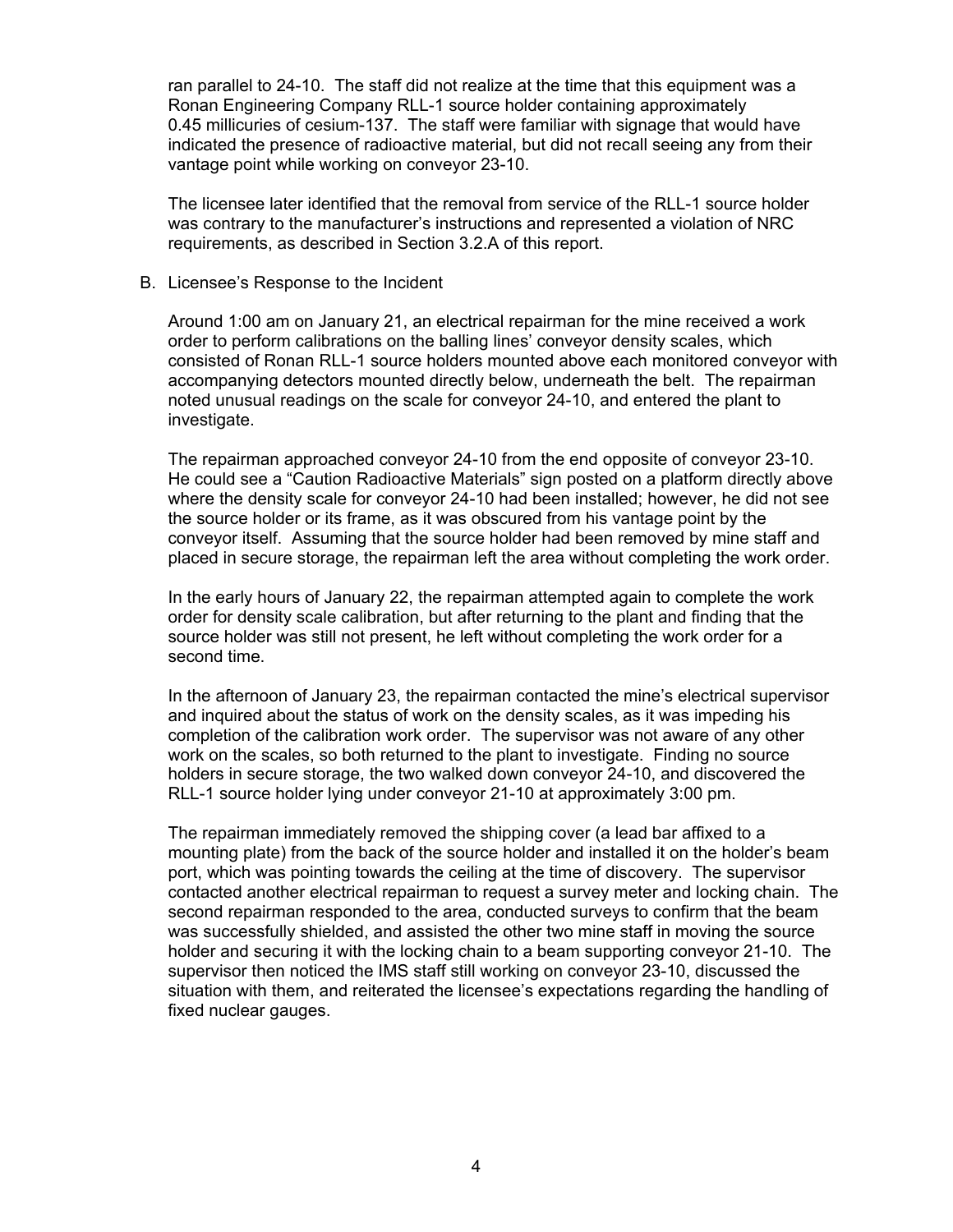The electrical supervisor then contacted the mine's Radiation Safety Officer (RSO) to report the incident and discuss next steps. The RSO developed and approved one work order for removal of the gauge to permit its continued storage under conveyor 21-10, as well as a second work order for its reinstallation upon completion of the conveyor work. On January 28, two electrical repairmen reinstalled the source holder in accordance with the work order, which included surveys in the vicinity to confirm the proper alignment of the device, and the installation of a "Caution Radioactive Materials" sign directly onto the source holder's mounting frame.

Shortly after the incident, the RSO interviewed the contractor and mine staff involved to determine the root cause and to estimate radiation exposure to affected individuals. The RSO also prepared a safety notice, summarizing the incident with pictures and relevant procedures for source holder removal and reinstallation, and forwarded it to all mine staff for review. The RSO developed and approved a work order to check all other density scales for proper signage, with particular attention to signs on source holder mounting frames. This work order had been completed by the time of the onsite inspection.

Following the inspection, the licensee developed additional plans to revise work order templates and install additional equipment (a lockout box with chains and locks) in the pellet plant so that all density scales in the balling mill would be locked out during major outages to provide additional visual indication that source holders are not to be removed from service unless specifically authorized.

### 2.3 Conclusions

The inspector identified no concerns with the licensee's response to this incident.

### **3 Licensee Assessment and Reporting**

### 3.1 Inspection Scope

The inspector discussed the licensee's assessment with the RSO and reviewed notifications provided by the licensee to evaluate the licensee's findings and compliance with reporting requirements.

### 3.2 Observations and Findings

### A. Licensee's Assessment

The licensee determined that the root cause of the incident was the lack of awareness that the equipment removed from service was a fixed nuclear gauge, due to the absence of any posting visible to IMS staff working on conveyor 23-10. The RSO confirmed that the area was posted at the time with multiple "Caution Radioactive Material" signs, however none of them appeared to be visible from the direction of conveyor 23-10.

The licensee determined from radiation measurements, an evaluation of work performed in the vicinity of conveyor 23-10, and worst-case exposure calculations that there were no exposures in excess of regulatory limits during or subsequent to the removal of the source holder from service.

However, the licensee did determine that its procedures for source holder removal had not been properly followed. Specifically, the licensee permitted only trained mine staff to perform such work, and required that the shutter (or in this case, shipping cover) of any source holder be installed prior to removal, to minimize the potential for exposure.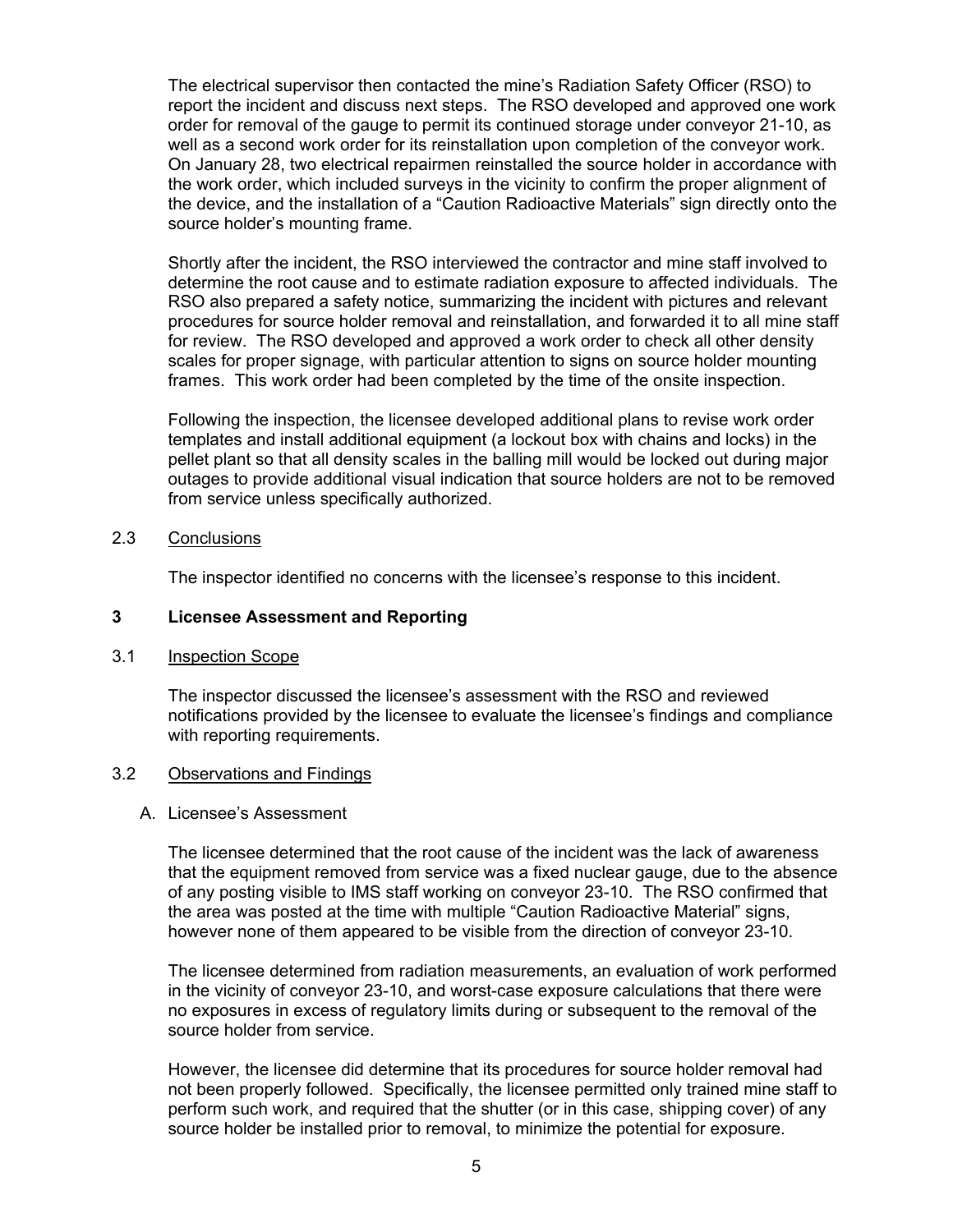Title 10 CFR 31.5(c)(3)(i) states in part that any person who acquires, receives, possesses, uses or transfers byproduct material in a device pursuant to the general license in paragraph (a) of this section shall assure that the tests required by paragraph (c)(2) of this section and other testing, installation, servicing, and removal from installation involving the radioactive materials, its shielding or containment, are performed in accordance with the instructions provided by the labels.

The label for a Ronan Engineering Company RLL-1 source holder, possessed by Tilden Mining Company pursuant to the general license in 10 CFR 31.5(a), states in part that "the operation manual for this device contains the specific instructions for installation, relocation, disposal and loss or theft reporting instructions."

The Basic Radiation Safety Manual provided by Ronan for generally licensed RLL-1 source holders states on Page 2 that "the combination of high structural integrity and low source quantity permits the general licensee to install and commission the device without special training or certification." However, the manual does require on Page 15 that "if [the] source holder is removed for any reason, make sure the shipping cover is reattached to the source holder face plate so that it covers the radiation port."

Contrary to the above, on or around January 18, 2019, Tilden Mining Company failed to ensure that the removal of a generally licensed RLL-1 source holder was performed in accordance with the instructions provided by the manufacturer. Specifically, a contractor working for the licensee removed an RLL-1 source holder from conveyor 24-10 without first ensuring that the shipping cover was reattached to the source holder face plate, as required by the device's operating manual.

This represents a Severity Level IV violation of 10 CFR 31.5(c)(3)(i), in accordance with NRC Enforcement Policy example 6.3.D.3. However, because (1) the licensee identified the violation and its apparent root cause, as described previously in this Section; (2) corrected the violation in a reasonable period of time and took additional corrective actions to address the potential for recurrence, as described in Section 2.2 of this report; and (3) the violation was determined not to be repetitive or willful, the violation met the criteria in Section 2.3.2.B of the Enforcement Policy to be considered a Noncited Violation (NCV).

B. Notifications and Reporting

The licensee discovered that the gauge had been removed from service at approximately 3:00 pm on January 23, 2019. The licensee's RSO contacted the NRC's Headquarters Operations Center at 11:14 am on January 24, 2019 to report the incident. The notification resulted in Event Number (EN) 53844, reported under 10 CFR 30.50(b)(2) as an event in which equipment is disabled or fails to function as designed when the equipment is required by regulation or license condition to prevent exposures to radiation and radioactive materials exceeding regulatory limits, and was recorded in the Nuclear Materials Events Database (NMED) under item number 190042.

On February 18, 2019, the licensee contacted the NRC to retract the event, after determining in discussion with NRC staff that it did not actually meet the criteria to be considered reportable under 10 CFR 30.50(b)(2) or any other NRC reporting requirement. The licensee therefore did not submit a written report on the matter.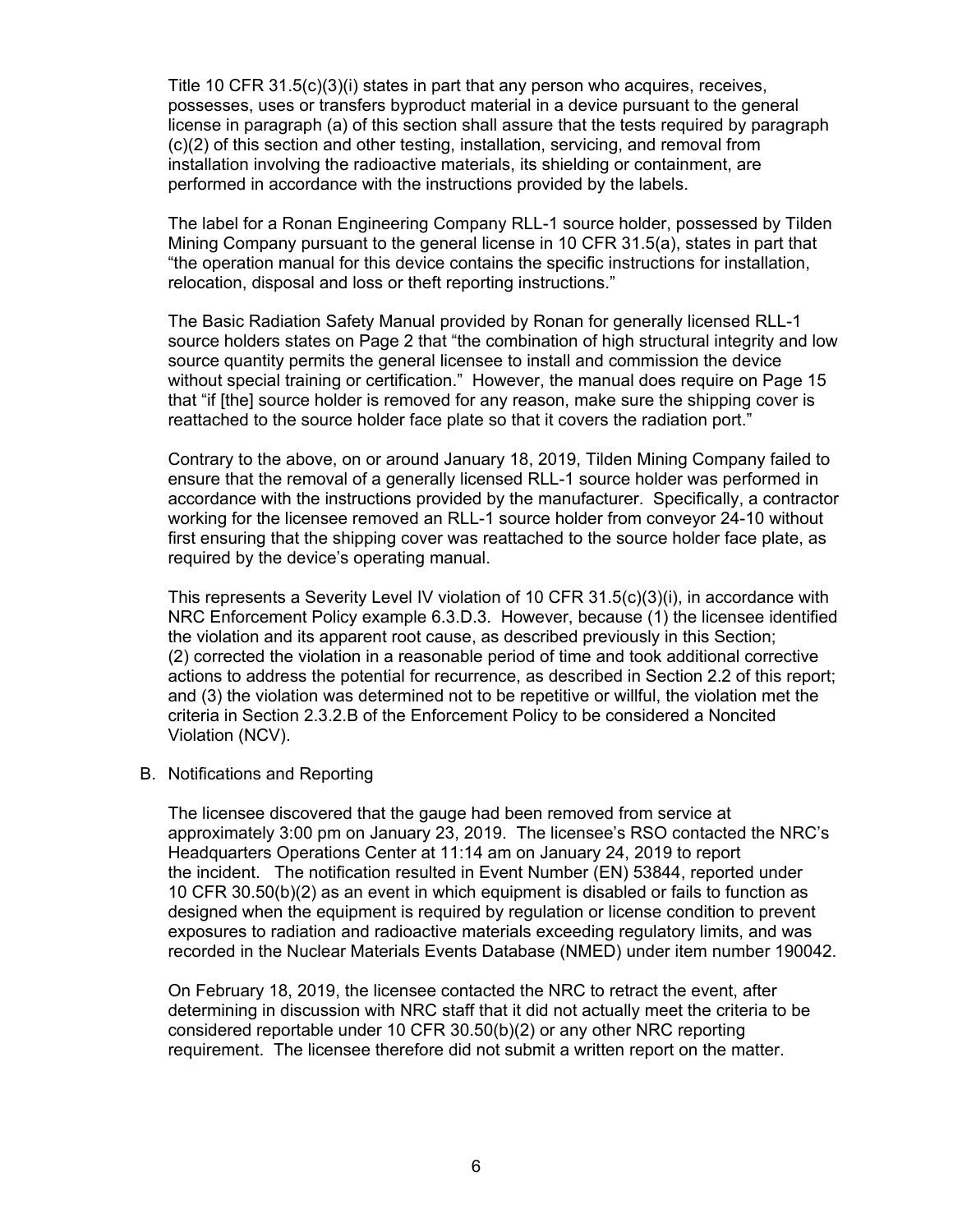### 3.3 Conclusions

The inspector determined that a violation of 10 CFR 31.5(c)(3)(i) occurred for failure to remove a generally licensed fixed gauging device in accordance with the instructions provided by the manufacturer. This violation met the criteria in the NRC's Enforcement Policy to be considered an NCV.

### **4 NRC Assessment of the Incident**

### 4.1 Inspection Scope

The inspector toured the toured the licensee's balling mill, where the incident occurred, interviewed licensee and contract maintenance staff, reviewed a selection of records, and conducted independent radiation surveys and dose assessments to evaluate the circumstances and consequences of the event and licensee's response.

### 4.2 Observations and Findings

### A. Root Cause and Contributing Factors

The inspector agreed with the licensee's determination that the contract maintenance staff's failure to reinstall the shipping cover prior to removal of the RLL-1 source holder did not meet the criteria to be considered reportable under 10 CFR 30.50(b)(2) or any other NRC reporting requirement.

The inspector also agreed with the licensee's determination of apparent root cause, and noted an additional contributing factor, in that the work orders used by IMS staff made no mention of the presence of fixed nuclear gauges on any of the balling mill conveyors.

### B. Independent Assessment of Radiation Exposure

Using a Canberra UltraRadiac energy compensated Geiger-Muller survey meter, the inspector conducted independent and confirmatory surveys of the RLL-1 gauge which had since been reinstalled on conveyor 24-10. The inspector noted maximum readings at the beam port of around 3 mrem/hr, and readings around the source holder's frame of 0.2 mR/hr. These values were consistent with the licensee's measurements and with the radiation profiles provided by the manufacturer in the applicable Sealed Source and Device Registry (SSDR) Safety Evaluation (KY-576-D-113-B) when considering the lower actual activity of the source (0.45 mCi vs. 0.9 mCi used by the manufacturer in its measurements).

Based on these readings, and based on estimated exposure times obtained from interviews with IMS staff, the inspector estimated that the staff likely received no more than 0.1 millirem of exposure during their removal of the source holder. Based on additional interviews of mine staff, the inspector identified no additional occupancy of areas around or above the source holder following its removal from conveyor 24-10. Therefore, the inspector concluded that additional inadvertent exposures to radiation from this incident were unlikely.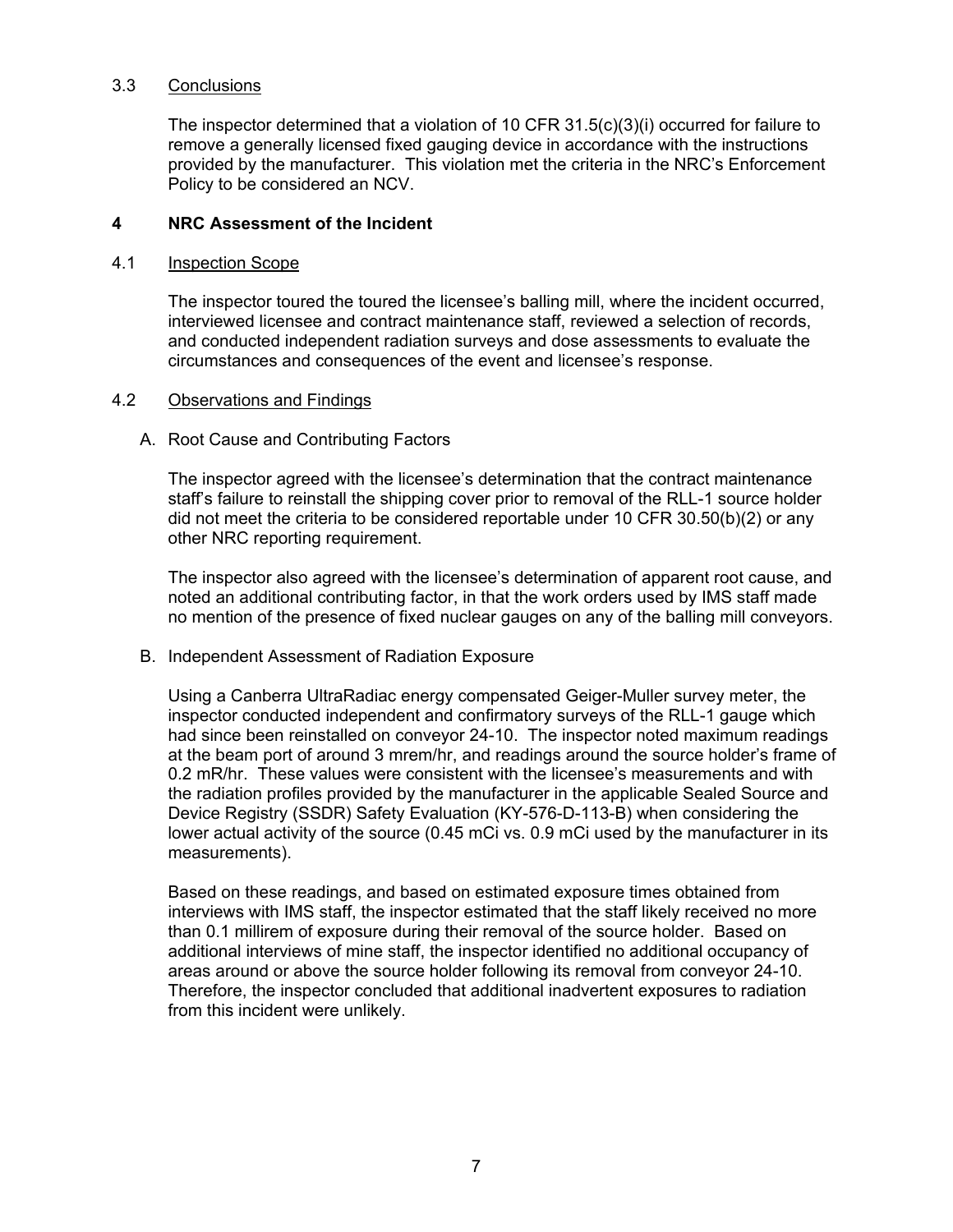C. Assessment of Radiation Safety Practices

The inspector noted that the licensee promptly and adequately mitigated the radiation safety hazard created by the unshielded source holder upon discovery, and performed a timely and adequate root cause determination and radiation exposure assessment.

The inspector also noted that the licensee maintains all generally licensed Ronan RLL-1 devices in the same manner as for specifically licensed devices. As such, the licensee performs routine maintenance, such as inventories, shutter checks, and posting evaluations every six months, regardless of whether explicitly required by regulations. In addition, the licensee performs non-routine maintenance, such installation and removal from service, in accordance with established procedures which, having been developed for its specifically licensed devices, were more restrictive than the manufacturer's instructions discussed previously in Section 3.2.A of this report.

### 4.3 Conclusions

The inspector identified no additional concerns from the independent assessment of this incident.

## **5 Review of Previously Reported Incidents**

### 5.1 Inspection Scope

The inspector toured other areas of the pellet plant, interviewed licensee staff, and reviewed additional records to follow up on a previous incident reported by the licensee which also involved a Ronan RLL-1 source holder.

### 5.2 Observations and Findings

### A. Background

On August 12, 2017, during a semiannual shutter check, a mine technician identified the buildup of iron fines on the face of an RLL-1 source holder installed on the T1 chunk tunnel. The technician determined that the buildup would have prevented the installation of the shipping cover, and therefore determined it to be inoperable. In response, the licensee initiated a work order to address the issue. The device was cleaned during a subsequent outage on September 13, 2017.

Following the routine NRC inspection on August 22, 2018, the licensee conservatively reported this incident to the NRC's Headquarters Operations Center, where it was logged as EN 53582 as reportable under 10 CFR 30.50(b)(2), and was recorded in NMED under item number 180421. On September 28, 2018, the licensee provided a written report of the incident.

However, prior to the issuance of the report for the August 2018 inspection (IR 03034221/2018001(DNMS)) the NRC concluded that shutter checks were not required for this device per the SSDR Safety Evaluation, and therefore this incident was not required to be reported. The event was closed on February 5, 2019 upon issuance of the aforementioned report.